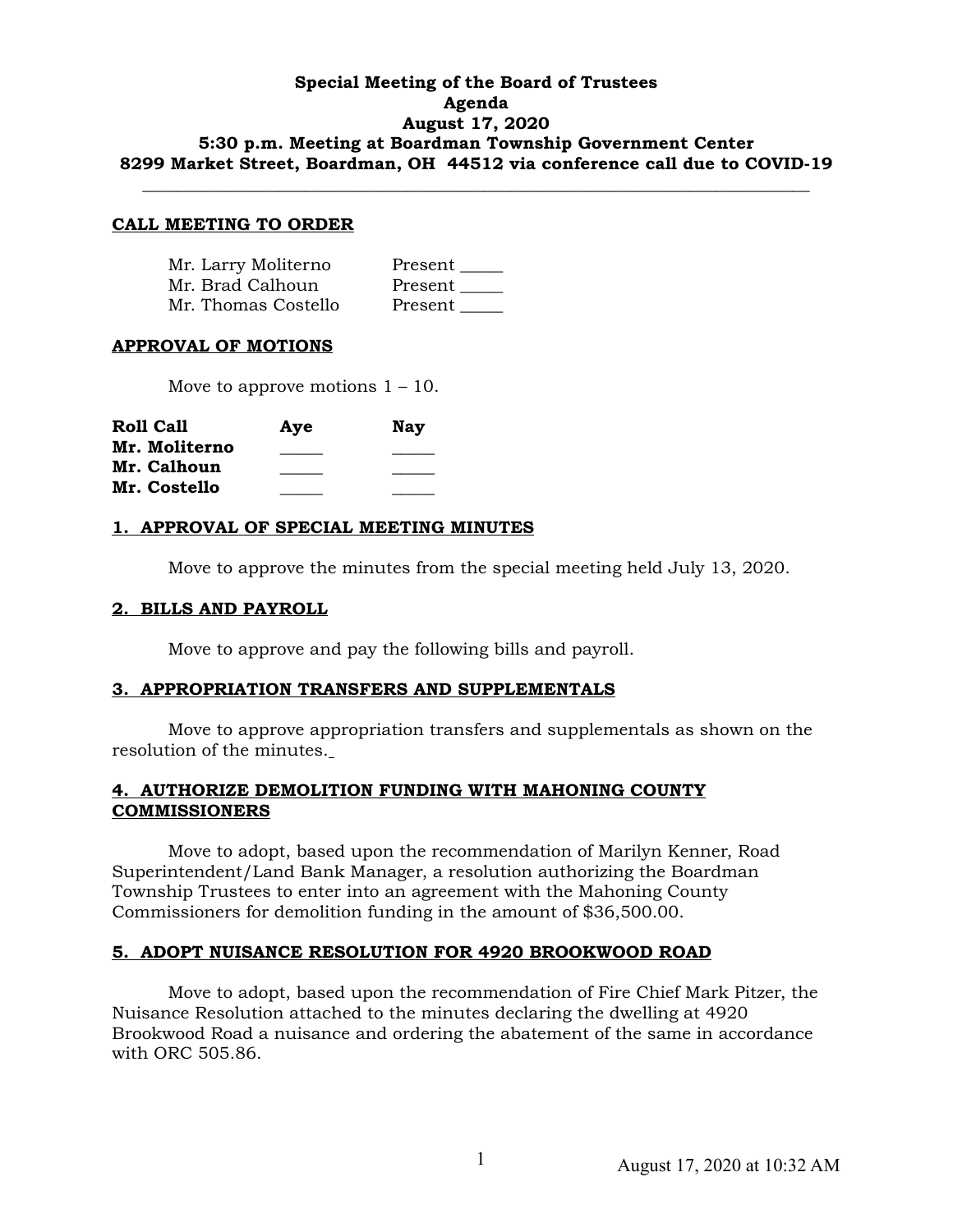# **6. ADOPT NUISANCE RESOLUTION FOR 5025 BROOKWOOD ROAD**

Move to adopt, based upon the recommendation of Fire Chief Mark Pitzer, the Nuisance Resolution attached to the minutes declaring the dwelling at 5025 Brookwood Road a nuisance and ordering the abatement of the same in accordance with ORC 505.86.

# **7. ADOPT MEMORANDUM OF UNDERSTANDING WITH MAHONING COUNTY ENGINEER TO ALLOW ROAD SUPERINTENDENT TO ACT AS ENGINEER FOR 2021 ROAD RESURFACING PROJECT**

Move to adopt, based upon the recommendation of Marilyn Sferra Kenner, P.E., Road Superintendent, the attached resolution to enter into a Memorandum of Understanding with the Mahoning County Engineer to allow the Road Superintendent to act as the township's engineer to apply for Ohio Public Works Commission Grant funding for 2021 Road Resurfacing Project.

## **8. ADOPT RESOLUTION FOR BOARDMAN TOWNSHIP TRUSTEES ACTING AS BOARDMAN TOWNSHIP LAND REUTILIZATION PROGRAM TO TRANSFER LOT NOS. 5,6,7,& 8 OF ROBINWOOD PLAT 1 TO BOARDMAN TOWNSHIP TRUSTEES**

Move that Board of Trustees acting as Boardman Township Land Reutilization Program transfer property known as Lot Nos. 5, 6, 7 & 8 of the Robinwood Plat 1 to the Board of Boardman Township Trustees, based upon the recommendation of Marilyn Sferra Kenner, P.E., Road Superintendent/Land Bank Manager. The subject property is a detention area and according to the current Boardman Township Land Reutilization Protocols, this property should remain as green space.

## **9. ADOPT RESOLUTION TO DESIGNATE ROAD SUPERINTENDENT AS THE APPLICANT'S AGENT FOR HAZARD MITIGATION GRANT FUNDED THROUGH FEMA**

Move to adopt, based upon the recommendation of Marilyn Sferra Kenner, P.E., Road Superintendent, a resolution to designate the Road Superintendent as the applicant's agent for the Hazard Mitigation Grant funded through the Federal Emergency Management Agency.

# **10. ADOPT RESOLUTION TO ENTER INTO THE STATE-LOCAL AGREEMENT FOR THE HAZARD MITIGATION GRANT PROGRAM**

Move to adopt, based upon the recommendation of Marilyn Sferra Kenner, P.E., Road Superintendent to enter into the State-Local Grant Agreement for the Hazard Mitigation Grant Program for the acquisition and demolition of three structures along an unnamed tributary of Cranberry Run.